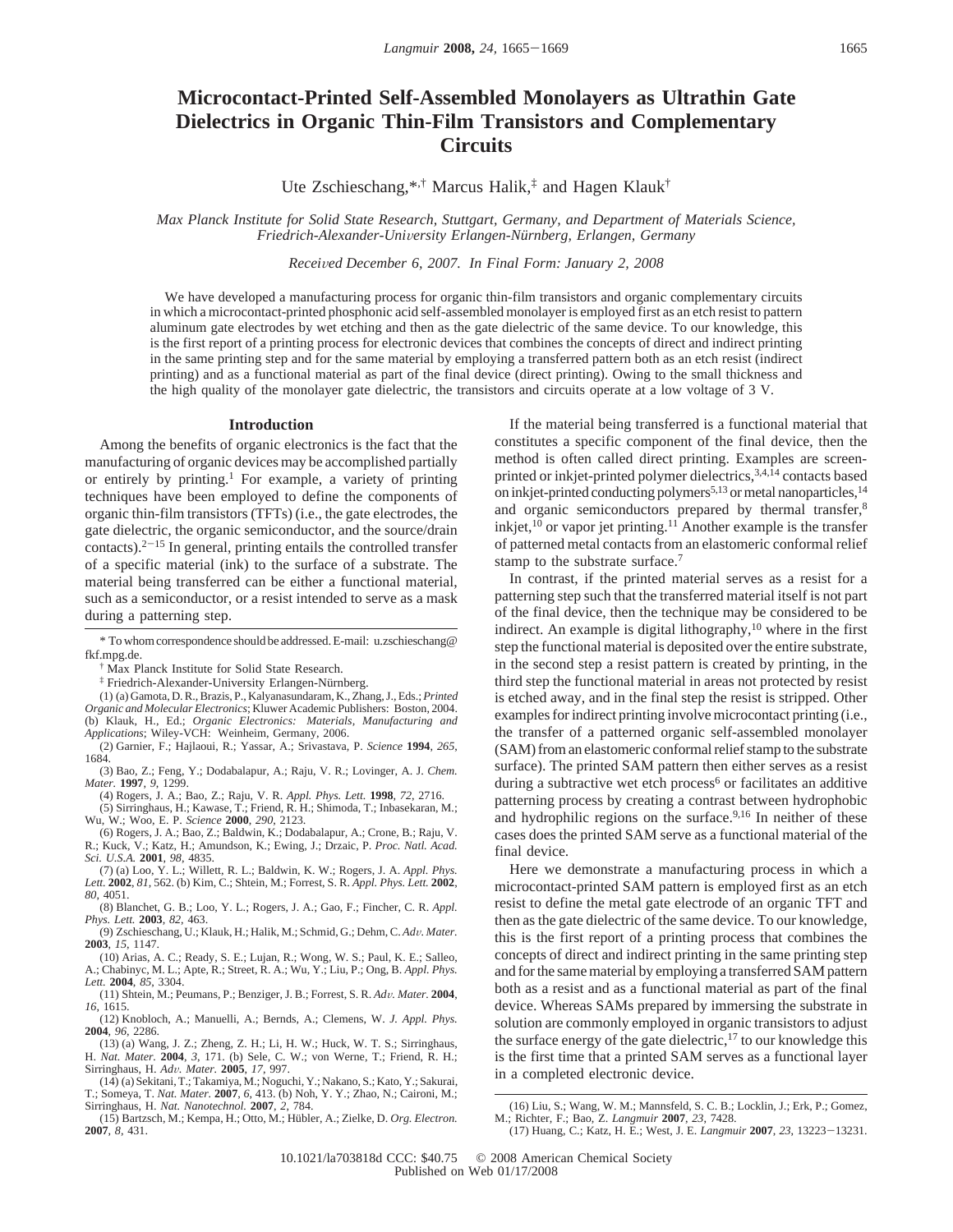#### **Experimental Section**

**Elastomeric Relief Stamp.** Microcontact printing of a selfassembled monolayer is facilitated using an elastomeric polydimethylsiloxane (PDMS) stamp. The stamp is created by pouring a commercially available two-component curable siloxane (Sylguard 184; Dow Corning, Midland, MI) over a relief master, giving a stamp with a thickness of 1 to 2 mm.<sup>18,9</sup> The relief master is prepared by evaporating gold to a thickness of 150 nm through a shadow mask onto the surface of a silicon wafer, followed by evaporating titanium to a thickness of 40 nm over the entire wafer (without any masking). The wafer is then sonicated in 2-propanol to lift off the gold features (exploiting the poor adhesion of gold on silicon); this also removes the titanium located on top of the gold but leaves the titanium behind in those areas of the wafer not covered with gold (taking advantage of the excellent adhesion of titanium on silicon). The result is a negative image of the desired pattern, with the titanium serving as a resist during the subsequent silicon etch. The silicon etch is carried out by immersing the wafer in an aqueous solution of potassium hydroxide (100 g/L KOH, bath heated to 40 °C) for 60 min, etching the silicon to a depth of a few micrometers in those areas not protected by titanium. After the wafer is rinsed and dried, the two-component siloxane is poured over the relief master, followed by curing the stamp in an oven at a temperature of 60 °C for several hours. Finally, the stamp is carefully peeled off of the master, cleaned in 2-propanol and *n*-hexane, and dried at 60 °C.

**Microcontact Printing and Gate Stack Formation.** The organic transistors and integrated circuits are fabricated on glass substrates and utilize an inverted staggered (bottom-gate, top-contact) device structure. In the first step, the substrate is coated with a uniform 20-nm-thick film of thermally evaporated aluminum. The aluminum surface is briefly exposed to an oxygen plasma to increase the thickness of the (native) aluminum oxide layer and to create a density of hydroxyl groups sufficient for molecular adsorption. The PDMS stamp is briefly immersed (inked) in a 2-propanol solution containing 5 mM *n*-octadecylphosphonic acid, CH<sub>3</sub>(CH<sub>2</sub>)<sub>17</sub>PO(OH)<sub>2</sub> (Poly-Carbon Industries, PCI Synthesis, Devens) and then dried in a stream of nitrogen and placed onto the plasma-treated aluminum-coated substrate to transfer the monolayer pattern. This is done by gradually unbending the stamp over the substrate, without applying mechanical pressure, and leaving the stamp in contact with the substrate for 10 min. The result is a self-assembled monolayer of *n*-octadecylphosphonic acid in those areas of the aluminum surface in contact with the raised regions of the relief stamp.<sup>19</sup> After the stamp is removed, the substrate is briefly heated to 70 °C on a hot plate in order to stabilize the transferred monolayer<sup>20</sup> and then immersed in a dilute mixture of glacial acetic acid, nitric acid, and phosphoric acid (80 vol % H<sub>3</sub>PO<sub>4</sub>, 10 vol % H<sub>2</sub>O, 5 vol % CH<sub>3</sub>COOH, 5 vol % HNO<sub>3</sub>) in order to etch the aluminum in those areas not protected by the phosphonic acid monolayer resist.

**Organic Semiconductors.** Prior to use, the organic semiconductors pentacene (Fluka, Germany) and hexadecafluorocopperphthalocyanine ( $F_{16}CuPc$ ; Sigma-Aldrich, Germany) are purified twice by temperature-gradient sublimation in a quartz tube. Pentacene is used to prepare the p-channel transistors, and  $F_{16}CuPc$  is employed for the n-channel TFTs. Both semiconductors are deposited by thermal evaporation from resistively heated molybdenum boats in a vacuum of about  $10^{-6}$  mbar. Patterning of the organic semiconductor layers is accomplished using shadow masks. During the semiconductor depositions, the substrate is held at a temperature of 90 °C for  $F_{16}$ CuPc and 60 °C for pentacene because this was found to give the best performance for the respective transistors.

**Source and Drain Contacts.** Transistors are completed by thermally evaporating gold source and drain contacts to a thickness of 30 nm through another shadow mask. All TFTs (discrete or integrated) have a channel length of  $30 \mu m$  and a channel width of  $100 \mu$ m (pentacene p-channel TFTs) or  $500 \mu$ m (F<sub>16</sub>CuPc n-channel TFTs). All electrical measurements are carried out in ambient air at room temperature.

### **Results and Discussion**

The manufacturing process for the organic transistors and circuits is shown in Figure 1. A glass substrate is uniformly coated with a thin layer of aluminum and briefly exposed to an oxygen plasma. An elastomeric relief stamp is inked with *n*-octadecylphosphonic acid and brought into contact with the substrate. This creates a patterned SAM on the surface of the aluminum in those regions of the substrate contacted by the raised features of stamp. The SAM pattern then serves as an etch resist to facilitate the high-resolution patterning of the aluminum layer. This concludes the definition of the gate electrodes of the final devices.

Following the aluminum etch, we have explored three options for completing the device process. In the simplest case (option A), we continue immediately with the deposition of the organic semiconductors by evaporating a 30-nm-thick film of pentacene for the p-channel TFTs and a 30-nm-thick film of hexadecafluorocopperphthalocyanine ( $F_{16}CuPc$ ) for the n-channel TFTs. Both semiconductors are patterned using shadow masks. This is followed by the evaporation of the gold source and drain contacts through another shadow mask.

The gate dielectric of the completed transistors is a stack of oxygen-plasma-enhanced aluminum oxide and the printed phosphonic acid monolayer. Small-angle X-ray reflectivity measurements indicate a thickness of 3.6 nm for the plasmaenhanced aluminum oxide and 2.1 nm for the SAM.<sup>21</sup> The dielectric capacitance is  $0.7 \mu$ F/cm<sup>2</sup> (measured by impedance spectroscopy), so the TFTs require operating voltages of about 3 V (Figure 2a,b). The p-channel pentacene TFTs have a carrier mobility of 0.4 cm<sup>2</sup>/V s, and the n-channel  $F_{16}CuPc$  TFTs have a carrier mobility of  $0.01 \text{ cm}^2/\text{V}$  s. The mobilities are similar to those of pentacene and  $F_{16}CuPc$  TFTs with aluminum gate electrodes patterned by shadow masking and with a SAM-based gate dielectric prepared by immersing the substrate in a solution of *n*-octadecylphosphonic acid.<sup>21,22</sup>

The TFTs prepared with option A have a maximum gate current of  $\sim$ 10<sup>-8</sup> A. This is about 2 orders of magnitude smaller than the maximum drain current ( $\sim$ 10<sup>-6</sup> A). For certain organic electronics applications, a gate current of  $10^{-8}$  A may be sufficiently low, and a drain current/gate current ratio of  $10<sup>2</sup>$  may be sufficiently large. For these applications, option A may be the most suitable process option because of its simplicity.

For other applications, in particular applications that require very low stand-by power consumption, it may be desirable to provide TFTs with smaller gate currents and a larger drain current/ gate current ratio. This can be accomplished by implementing certain modifications to the gate dielectric process (options B and C, Figure 1).

Option B is intended to eliminate weak spots in the printed SAM after the aluminum etch and prior to the semiconductor deposition, particularly along the periphery of the etched gate patterns. These weak spots in the SAM coverage are eliminated by immersing the substrate in a 2-propanol solution of *n*octadecylphosphonic acid after the aluminum etch, followed by the semiconductor and source/drain contact depositions (Figure 1). This additional process step increases the overall complexity

<sup>(18)</sup> Xia, Y.; Mrksich, M.; Kim, E.; Whitesides, G. M. *J. Am. Chem. Soc.* **1995**, *117*, 9576.

<sup>(19) (</sup>a) Folkers, J. P.; Gorman, C. B.; Laibinis, P. E.; Buchholz, S.; Whitesides, G. M. *Langmuir* **1995**, *11*, 813. (b) Ramsier, R. D.; Henriksen, P. N.; Gent, A. N. *Surf. Sci.* **1988**, *203*, 72. (c) Bram, C.; Jung, C.; Stratmann, M. *Fresenius J. Anal. Chem.* **1997**, *358*, 108.

<sup>(20)</sup> Goetting, L. B.; Deng, T.; Whitesides, G. M. *Langmuir* **1999**, *15*, 1182.

<sup>(21)</sup> Klauk, H.; Zschieschang, U.; Pflaum, J.; Halik, M. *Nature* **2007**, *445*, 745.

<sup>(22)</sup> Klauk, H.; Zschieschang, U.; Halik, M. *J. Appl. Phys* **2007**, *102*, 074514.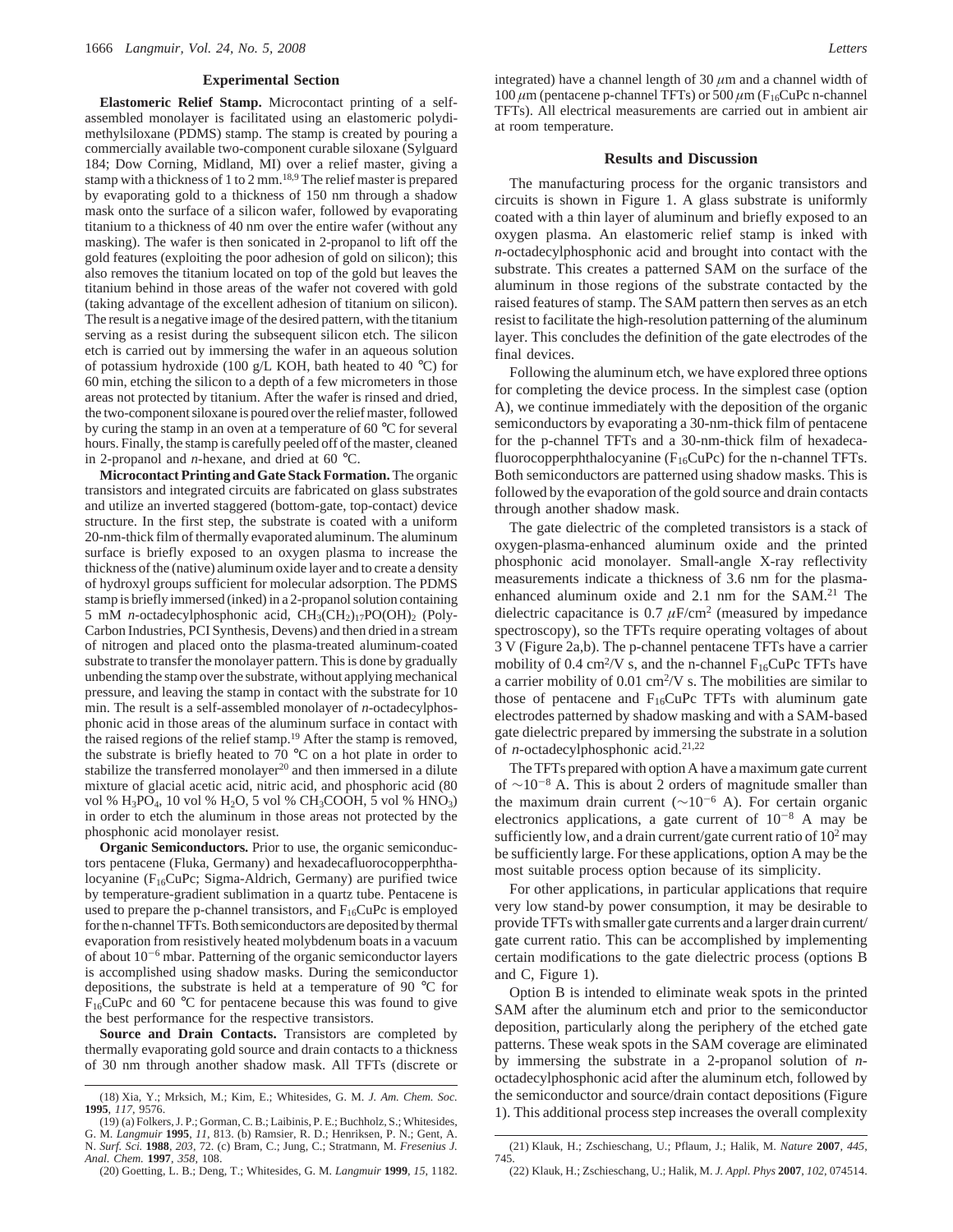

**Figure 1.** Process flow for organic thin-film transistors with a gate dielectric based on a microcontact-printed *n*-octadecylphosphonic acid self-assembled monolayer.

of the manufacturing process by one process step, but it reduces the gate current by 2 to 3 orders of magnitude, from ∼10-<sup>8</sup> A (option A) to well below  $10^{-10}$  A (option B; Figure 2a,b). The electrical parameters of the pentacene and  $F_{16}CuPc$  TFTs manufactured with option B are essentially identical to those of TFTs with shadow-mask-patterned gates and a SAM-based dielectric prepared from solution.<sup>21</sup>

With the intent to reduce the gate current even further, we executed option C by stripping the printed SAM after the aluminum etch and replacing it with a fresh monolayer. This was accomplished by briefly exposing the substrate to an oxygen plasma (to remove the printed SAM) and then immersing the substrate in a 2-propanol solution of *n*-octadecylphosphonic acid (to allow a fresh monolayer to self-assemble). Compared with option B, option C requires one additional processing step (the oxygen plasma etch). In the case of the pentacene TFTs, option C reduces the gate current to below  $10^{-11}$  A for a drain current/ gate current ratio of greater than  $10<sup>5</sup>$  (Figure 2a). In the case of the  $F_{16}CuPc$  TFTs, there is no significant improvement over option B. (The gate current at  $V_{GS} = 2$  V is actually slightly larger compared with option B, whereas the off-state current, the on/off current ratio, and the mobility are slightly improved; see Figure 2b.)

In addition to discrete TFTs, we have also manufactured complementary inverters based on pentacene and  $F_{16}CuPc$  TFTs with printed SAM dielectric and wet-etched aluminum gates.

The main advantage of complementary circuits over circuits based on a single carrier type is the lower static power consumption because in a complementary logic gate all transistors of one carrier type are always in the nonconducting off state, except during switching.21,23,24

Complementary inverters based on all three manufacturing options (options A-C) show sharp switching with railto-rail output swings and large small-signal gain (∼100) for supply voltages between 1.5 and 3 V (Figure 2c). As expected, the magnitude of the static leakage current (i.e., the undesirable current flowing from the supply rail when  $V_{in} = 0$  or  $V_{in} = V_{DD}$ ) in these inverters depends on the manufacturing option. With option A, the leakage current measured at  $V_{DD} = 3$  V and  $V_{in}$  $= 0$  V is 38 nA. With option B, the leakage current at the same bias is reduced to 110 pA. With option C, the leakage current is even further reduced to 12 pA. This means that the maximum static power dissipation at a supply voltage of 3 V is 114 nW for inverter A, 330 pW for inverter B, and 36 pW for inverter C. Thus, depending on the specific requirements of the intended application, three options are available to strike a useful compromise between manufacturing cost and system performance.

<sup>(23)</sup> Crone, B. K.; Dodabalapur, A.; Sarpeshkar, R.; Filas, R. W.; Lin, Y. Y.; Bao, Z.; O'Neill, J. H.; Li, W.; Katz, H. E. *J. Appl. Phys.* **2001**, *89*, 5125.

<sup>(24)</sup> Klauk, H.; Halik, M.; Zschieschang, U.; Eder, F.; Rohde, D.; Schmid, G.; Dehm, C. *IEEE Trans. Electron De*V*ices* **<sup>2005</sup>**, *<sup>52</sup>*, 618.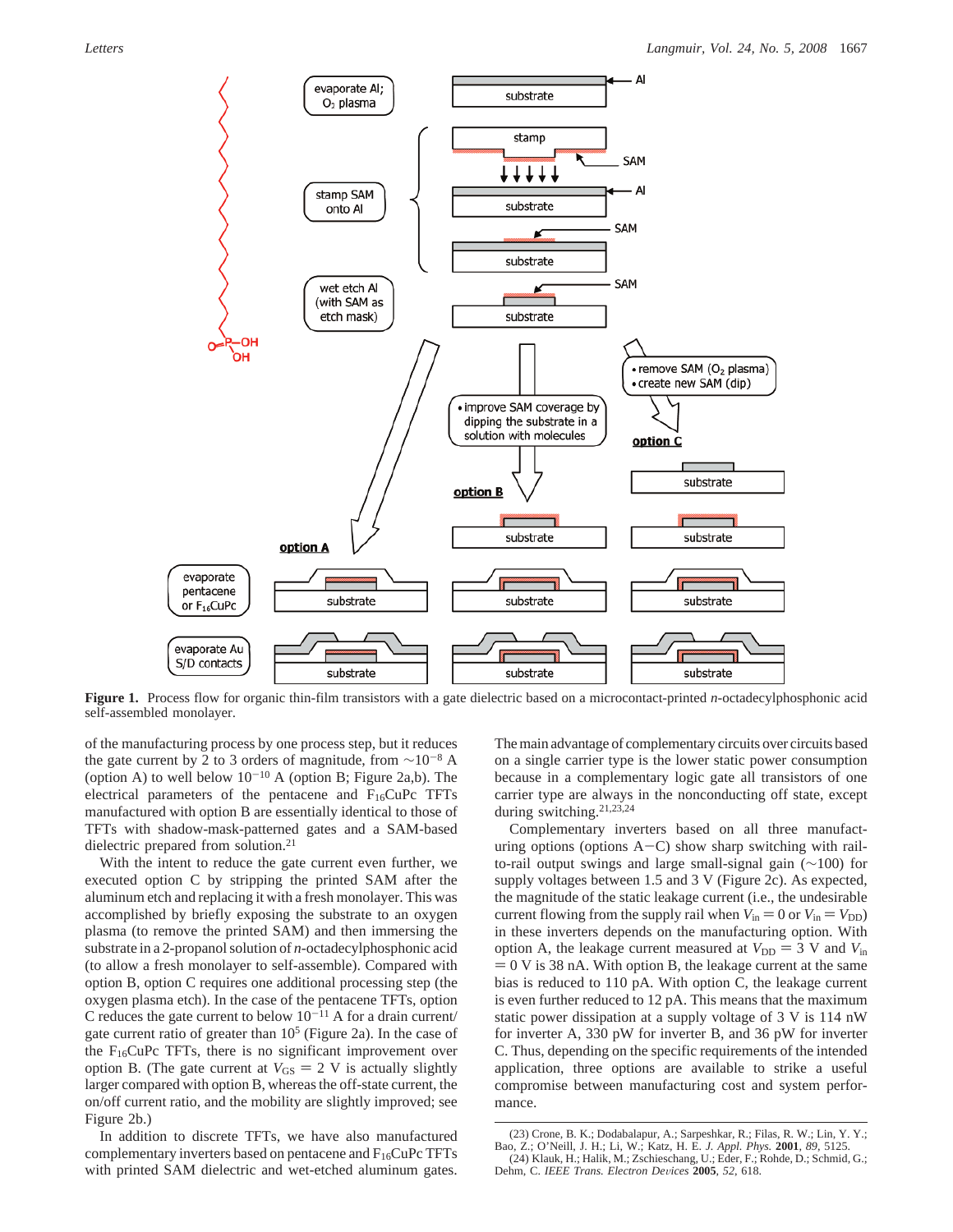

**Figure 2.** Current-voltage characteristics of p-channel pentacene transistors (a), n-channel F<sub>16</sub>CuPc TFTs (b), and complementary inverters (c) with printed SAM dielectrics. All TFTs have a channel length of 30  $\mu$ m.



**Figure 3.** Photograph (a) and dynamic response (b, c) of a complementary inverter manufactured with option C.

The photograph of a complementary inverter manufactured with option C is shown in Figure 3a. To evaluate its dynamic characteristics, we have applied a square-wave signal with an amplitude of 2 V and a period of 10 ms to the input of the inverter while monitoring the output with an oscilloscope, as shown in Figure 3b. Because of the significant difference in

carrier mobility between the n-channel TFT and the p-channel TFT, the rise and fall times are different, and the output signal is asymmetric (Figure 3c). The switching speed is limited by the carrier mobility of the n-channel TFT, by the channel length (30  $\mu$ m), and by the gate-to-contact overlap (30  $\mu$ m). Faster circuits are feasible by increasing the mobility of the n-channel